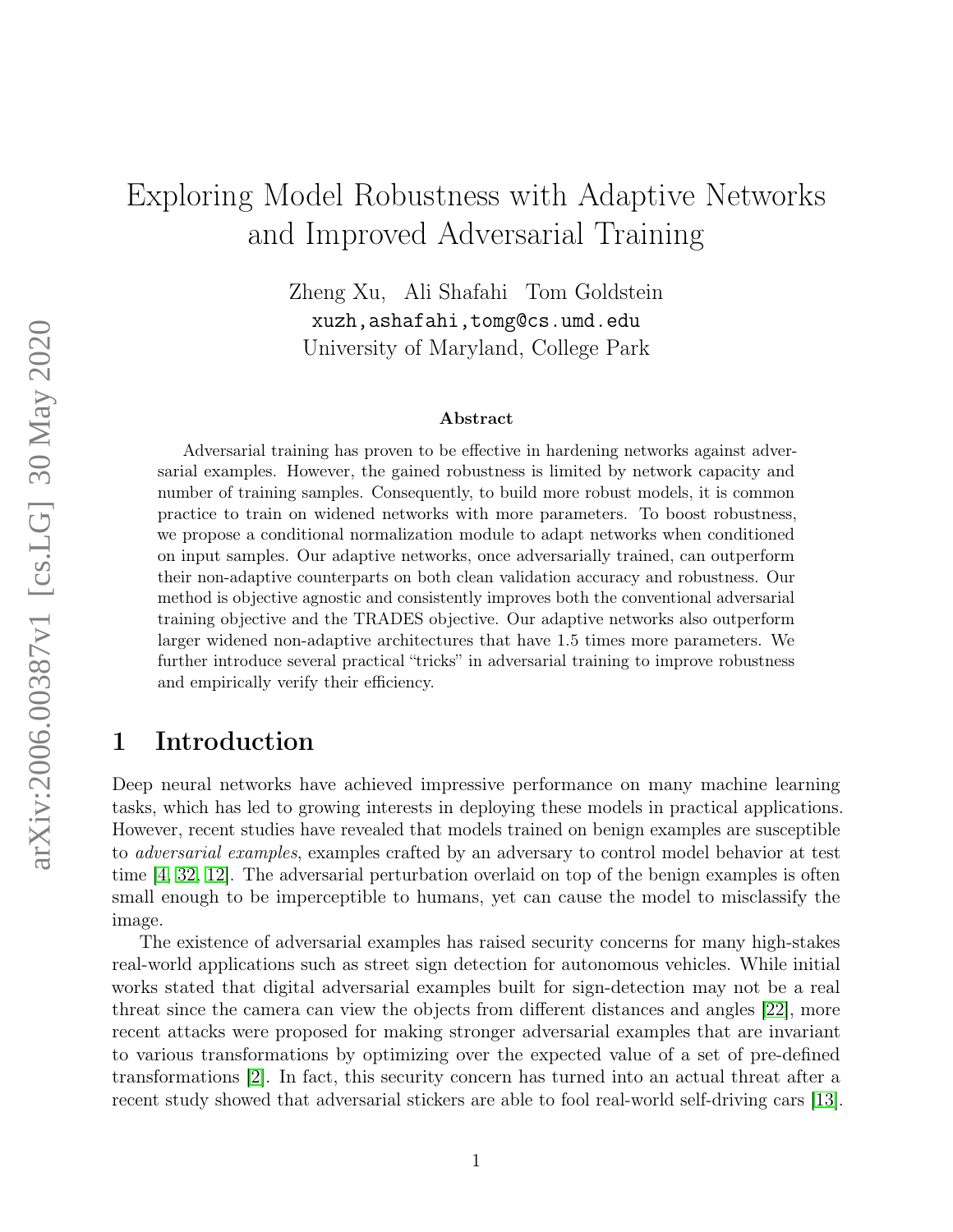These security concerns and threats have guided researchers to create models that are both accurate in prediction and robust to attacks.

Various methods have been proposed for defending against adversarial examples. One popular approach is to detect and reject adversarial examples [\[23,](#page-14-3) [25,](#page-14-4) [40\]](#page-15-1), which can be ineffective when the adversary is aware of the detection method in order to adapt accordingly [\[5\]](#page-13-2). Another approach is to introduce regularization for training robust models [\[7,](#page-13-3) [18\]](#page-14-5), but the increase in robustness from such methods is limited. [\[3\]](#page-13-4) showed that many proposed defenses give a false sense of security by obfuscating gradients, as meaningful gradient information is necessary for optimization based attacks. [\[3\]](#page-13-4) broke these defenses by attacks that build good approximations for the gradients. Among various defense methods, adversarial training [\[24,](#page-14-6) [19,](#page-14-7) [39,](#page-15-2) [29\]](#page-15-3) is one of the most common methods for training robust models. In adversarial training, a robust model is trained on adversarial examples that are generated on-the-fly, which is effective but also makes adversarial training expensive.

Robust models have some interesting properties that have been revealed in recent studies. First, it is argued that there exists trade-offs between accuracy and robustness [\[34,](#page-15-4) [43,](#page-15-5) [31\]](#page-15-6). It is difficult to make a model robust to all samples while maintaining the same level of accuracy. Second, it is difficult to adversarially train robust models that generalize since adversarially robust generalization requires more data [\[28\]](#page-15-7) and models with more capacity [\[24\]](#page-14-6). Training high capacity models on large datasets increases the cost of adversarially training robust models. Third, while adversarial training is expensive, it is shown that adversarially trained models learn feature representations that align well with human perception [\[34\]](#page-15-4). These feature embeddings can produce clean inter-class interpolations similar to generative models in Generative Adversarial Networks (GANs) [\[11\]](#page-13-5). These properties have inspired us to explore model capacity and sample efficiency.

Recently, conditional normalization, built upon instance normalization [\[35\]](#page-15-8) or batch normalization [\[17\]](#page-14-8), has been successful in generative models [\[20\]](#page-14-9) and style transfer [\[16\]](#page-14-10). Conditional normalization can be seen as an adaptive network that shifts the statistics of a layer's activations by applying network parameters conditioned on the latent factors such as style and classes [\[9,](#page-13-6) [10\]](#page-13-7). Inspired by these studies, we propose to exploit adaptive networks for robustness in the adversarial training framework.

#### Contributions

We propose building hardened networks by adversarially training *adaptive networks*. To build adaptive networks, we introduce a normalization module conditioned on *inputs* which allows the network to "adapt" itself for different samples. The conditional normalization module includes a meta-convolutional network that changes the scale and bias parameter for normalization based on input samples. Conditional normalization is a powerful module that enlarges the representative capacity of networks. Our adversarially trained adaptive nets can be potentially more robust than conventional non-adaptive nets as they can adapt the network to be robust to adversarial attacks on a specific sample instead of all samples. Furthermore, adaptive normalization adds far fewer parameters than other methods for increasing expressiveness and robustness (e.g. wide resnets).

Our experiments on the CIFAR-10 and CIFAR-100 benchmarks empirically show that our proposed adaptive networks are better than their non-adaptive counterparts. The adaptive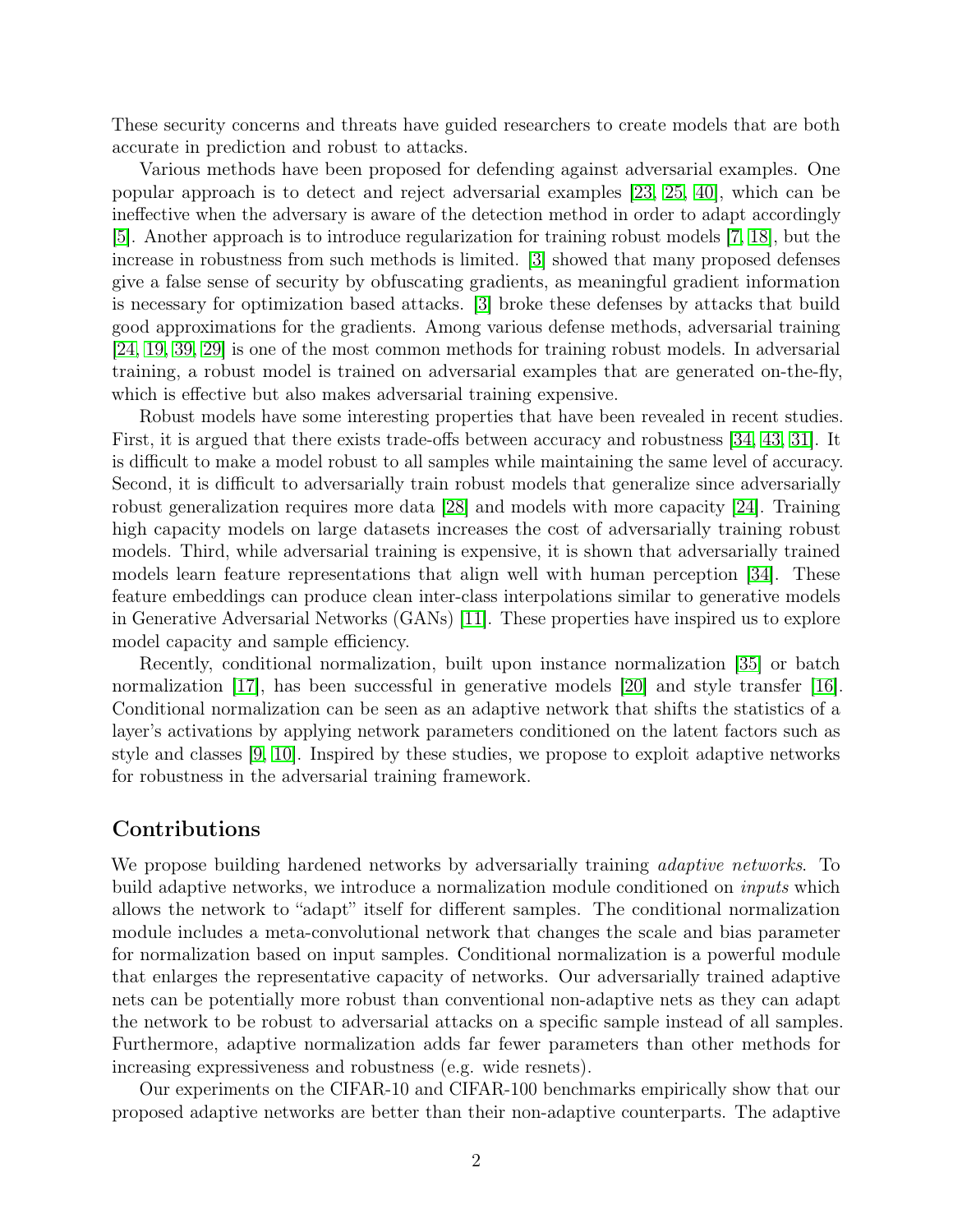networks even outperform larger networks with more parameters in terms of both (clean) validation accuracy and robustness. Moreover, we have made several key observations that not only help our understanding but also significantly boost the performance of adversarial training. Such "tricks" like larger step-size and initializing with a natural model can be widely used in adversarial training, and help us build stronger baselines for non-adaptive networks. Our adaptive network outperforms previous reported results by about 4%, and the strong baselines we achieved by about 1% in robust accuracy.

The proposed adaptive network can be combined with various other methods to improve the robustness against adversarial examples. Besides extensive experiments with our improved fast adversarial training, we show adaptive networks can be combined with the stronger TRADES [\[43\]](#page-15-5) objective formulation that is very effective for the CIFAR benchmark, which suggests that our method is objective agnostic and can be helpful in improving many of the well-established baselines. Finally, we introduce a variant of single-step adversarial training, when combined with adaptive network, can approach the robust accuracy of non-adaptive network with multi-step adversarial training. Though our single-step variant performs slightly worse than our improved fast adversarial training, it complements recent interests in accelerating adversarial training and showcases why conventional single-step methods did not result in robustness against iterative attacks.

### 2 Related work

Here we provide a brief overview of robustness and normalization layers which are closely related to our proposed adaptive networks. We also provide an overview of adversarial training, which plays a critical role in our method,

Robustness, in the white-box threat model, is commonly measured by computing the accuracy of the model on adversarial examples constructed by gradient-based optimization methods starting from validation samples. This evaluation method provides an upper-bound on robustness as there is no theoretical guarantee (at least for all classes of problems) that adversarial examples crafted using first-order gradient information are optimal. From a theoretical point of view, finding optimal adversarial examples is difficult. Some recent works have proposed finding the optimal solution by modeling neural networks as Mixed Integer Programs (MIPs) and solving those MIPs using commercial solvers [\[33\]](#page-15-9). However, finding the optimal solution of an MIP is generally NP-hard. Although recent advancements have been made in their formulations by enforcing some properties on the network [\[38\]](#page-15-10), finding the optimal solution is only feasible for small networks and is very time consuming. That is why certified methods in practice provide lower-bounds on the size of perturbations needed for causing misclassification by solving a relaxed version of the problem.

[\[27\]](#page-14-11) propose certified defences by including a differentiable certificate as a regularizer. Many studies follow this line of work and propose certified defenses [\[36,](#page-15-11) [37,](#page-15-12) [8\]](#page-13-8). While from a theoretical point of view certified defenses are interesting, in practice, adversarial training is still the most popular method for hardening networks – leaders of various computer vision defense competitions and benchmarks utilize adversarial training in their approach [\[39,](#page-15-2) [43,](#page-15-5) [24\]](#page-14-6).

Adversarial training, in its general form, corresponds to training on the following loss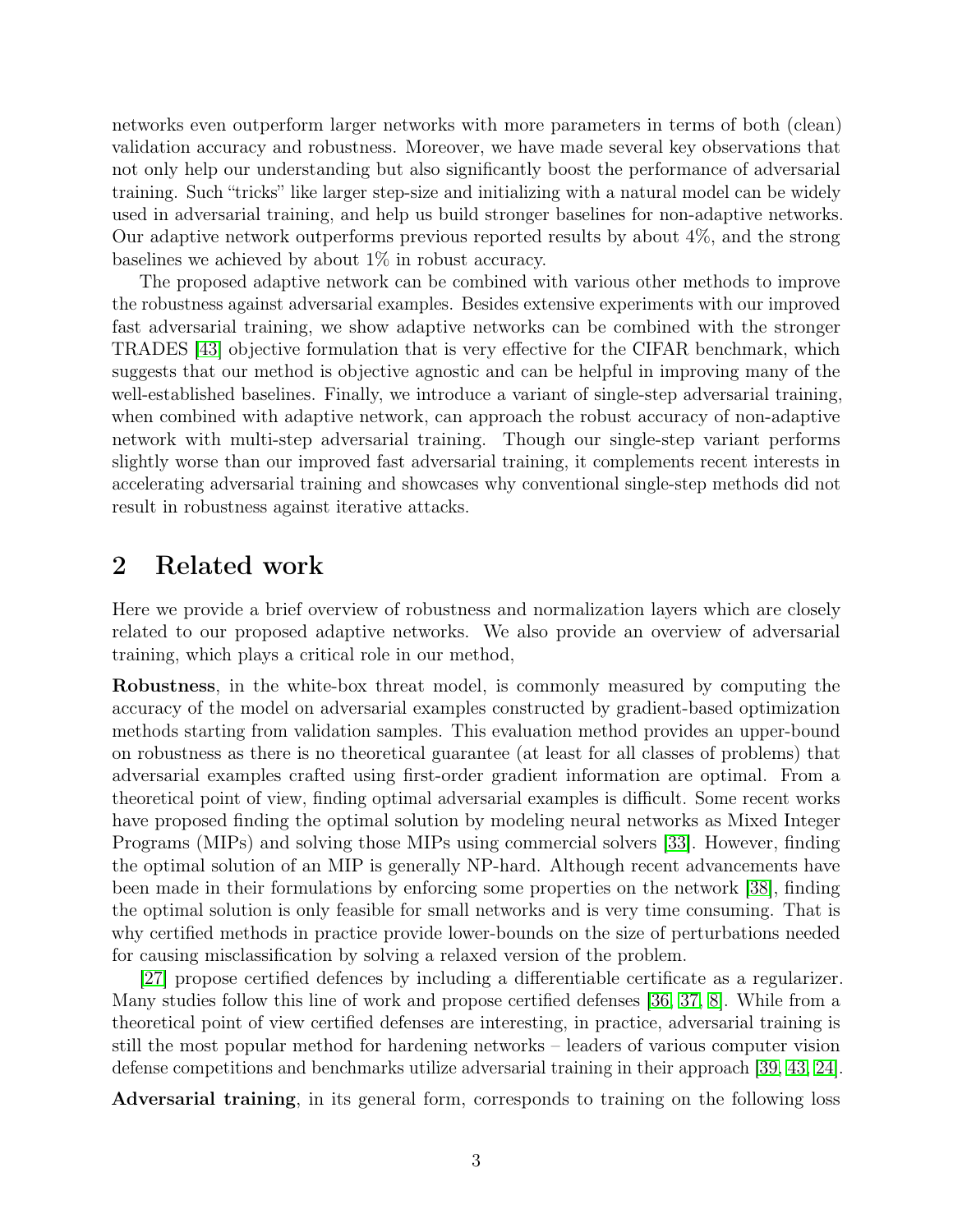function,

<span id="page-3-1"></span>
$$
\min_{\theta} \sum_{i} \kappa J(f_{\theta}(x_i), y_i) + (1 - \kappa) J(f_{\theta}(x_i + \delta_i), y_i)
$$
\n(1)

where  $J$  is a differentiable surrogate loss used for training the neural network such as the cross-entropy loss,  $(x_i, y_i)$  is the i<sup>th</sup> data-point and its correct label,  $f_\theta$  is the network with trainable parameters  $\theta$ ,  $\kappa$  is a hyper-parameter that controls how much weight should be given to training on natural examples, and  $\delta_i$  corresponds to the adversarial perturbation for the  $i^{\text{th}}$  sample. To keep the perturbation unrecognizable to humans, the norm of  $\delta_i$  is often bounded. Throughout this paper, we will use the common  $\ell_{\infty}$ -norm bound on  $\delta$ . Note that our adversarial training loss merges information from both natural and adversarial examples.

Early adversarial example generation methods required many iterations since their goal was to help an attacker build an adversarial example using minimal perturbations [\[32,](#page-15-0) [26,](#page-14-12) [6\]](#page-13-9). However, from a defender's perspective, the goal is to train on *fast* and bounded adversarial examples. With speed in mind, [\[12\]](#page-14-0) proposed training on a single-step  $\ell_{\infty}$  attack called the Fast Gradient Sign Method (FGSM). FGSM computes  $\nabla_x J(x, y, \theta)$  and sets  $\delta = \epsilon$ . sign( $\nabla_x J(x, y, \theta)$ ), where  $\epsilon$  is the perturbation bound. Later, it was shown that stronger attacks such as BIM [\[21\]](#page-14-13), completely break FGSM adversarially trained models. The BIM attack can be seen as an iterative version of FGSM where during each iteration, the perturbation is updated using an FGSM-type step but with a step-size  $\epsilon_s$  which is usually smaller than  $\epsilon$ ,

<span id="page-3-0"></span>
$$
\delta^k = \delta^{k-1} + \epsilon_s \cdot \text{sign}(\nabla_\delta J(f_\theta(x + \delta^{k-1}), y)) \tag{2}
$$

where  $\delta^k$  is the perturbation at iteration k of the BIM attack. After every iteration of the BIM attack (equation [\(2\)](#page-3-0)),  $\delta^k$  is clipped such that  $\delta^k \in [-\epsilon, \epsilon].$ 

Adversarial training started blooming when [\[24\]](#page-14-6) proposed training on adversarial examples generated using the PGD attack, which is a variant of BIM with a random initialization and projection back on the  $\ell_p$ -norm ball. Through experiments, they showed that the PGD attack is the strongest first-order adversary, which was later verified by [\[3\]](#page-13-4). Consequently, almost all of the successful adversarially trained robust models use the PGD algorithm to generate adversarial examples.

Training on adversarial examples generated using PGD increases the cost of training by a factor of K, where K is the number of iterations of the PGD attack (i.e., number of times we update  $\delta$  using equation [\(2\)](#page-3-0)). While we will use PGD-K attacks for evaluating the robustness of all our models, due to the high computation cost associated with PGD adversarial training, we perform most of our adversarial training by modifying a recently proposed algorithm for speeding up adversarial training [\[30\]](#page-15-13). A recent study [\[1\]](#page-13-10) suggested a well tuned single-step adversarial training can defend against strong PGD adversarial examples. However, the method in [\[1\]](#page-13-10) heavily depends on domain specific cyclic learning rate schedule, using a step-size  $\epsilon_s$  which is greater than  $\epsilon$ , and early stopping based on frequent examination. Also, they only justify their results empirically without providing intuition on why this rather unconventional setup  $(\epsilon_s > \epsilon)$  is needed.

Normalization layers such as batch normalization [\[17\]](#page-14-8) and instance normalization [\[35\]](#page-15-8) have become important modules in modern neural networks. Normalization layers standardize input to have zero mean and unit variance, and then shift these statistics using scaling and bias parameters. [\[42\]](#page-15-14) suggest scaling and bias parameters can be even more important than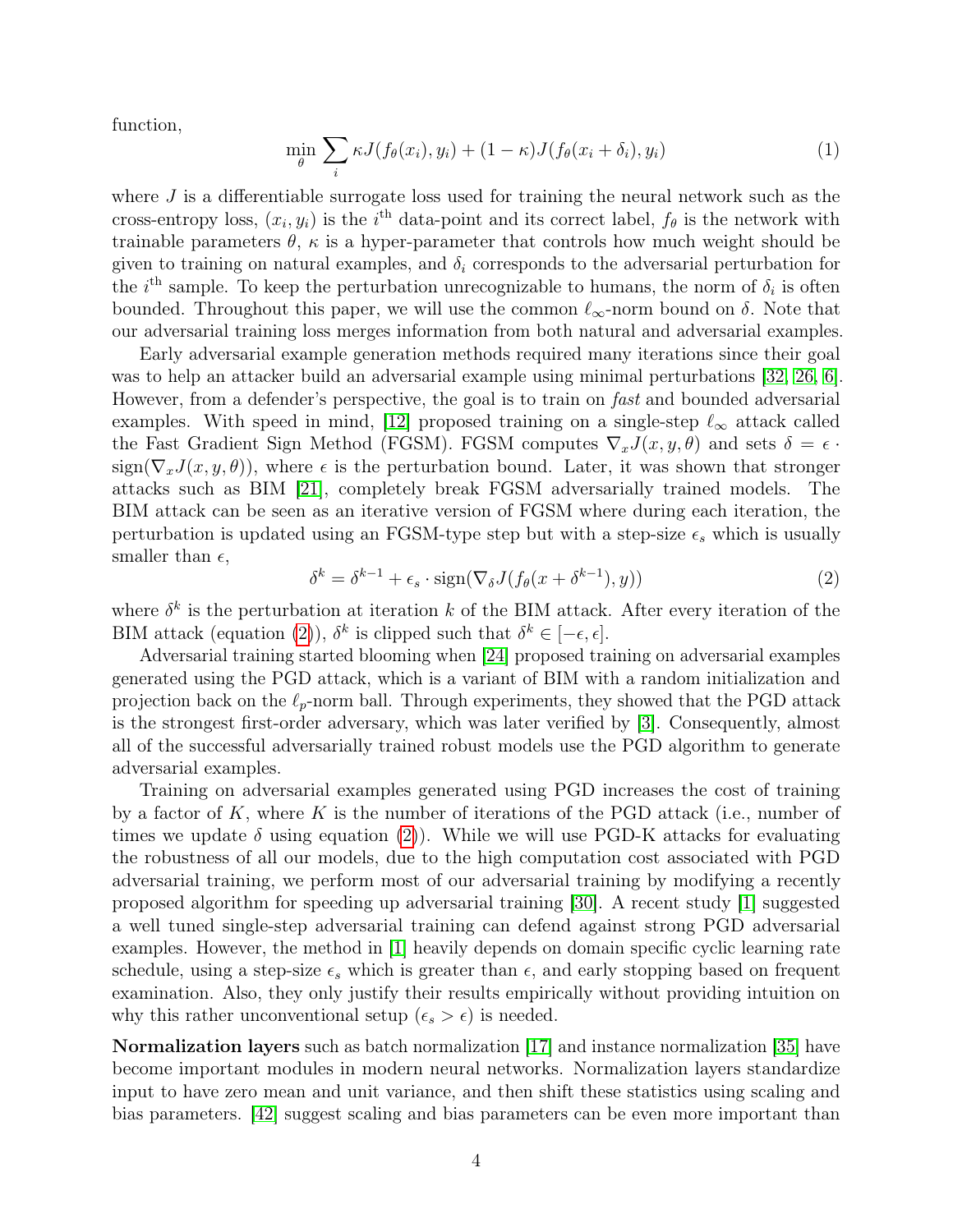<span id="page-4-1"></span>

Figure 1: Network architecture with adaptive layers.

standardization. Conditional normalization, where scaling and bias are adaptively determined by latent factors, has shown to be powerful in many computer vision tasks including style transfer [\[16,](#page-14-10) [10\]](#page-13-7) and generative adversarial networks [\[20\]](#page-14-9).

### 3 Adaptive Networks

We introduce adaptive networks with conditional normalization modules in this section. Our motivation for adding conditional normalization modules is two-fold. First, by introducing adaptive layers conditioned on inputs, we can "adapt" a trained network to be more robust to an individual input sample without requiring any information about its class label – a useful trait for robustness evaluation.

Second, conditional normalization can increase the expressiveness and effective capacity of the network, which has been shown to have a positive effect in improving model robustness. Adversarially trained models with more expressive capacities are more robust than their less expressive alternatives [\[24,](#page-14-6) [30\]](#page-15-13). At a high level, these conditional normalization modules can be considered as adding multi-branch structures to a network which is known to be effective in improving accuracy on validation examples [\[15\]](#page-14-14). As we will see in the experiments, our normalization module indeed does improve the clean validation accuracy and is more effective<sup>[1](#page-4-0)</sup> than simply widening or concatenating features in practice.

Below, we show how to create an adaptive network by adding conditional normalization modules to the wide residual network (WRN) [\[41\]](#page-15-15) architecture.

#### 3.1 Network architecture

Let  $x \in \mathbb{R}^{N \times C \times H \times W}$  represent the feature maps of a convolutional layer for a minibatch of samples, where  $N$  is the batch size,  $C$  is the width of the layer (number of channels), and H and W are the feature map's height and width. If  $x_{nchw}$  denotes the element at height

<span id="page-4-0"></span><sup>&</sup>lt;sup>1</sup>The adversarially trained adaptive nets have higher validation accuracy and robustness compared to networks with more trainable parameters.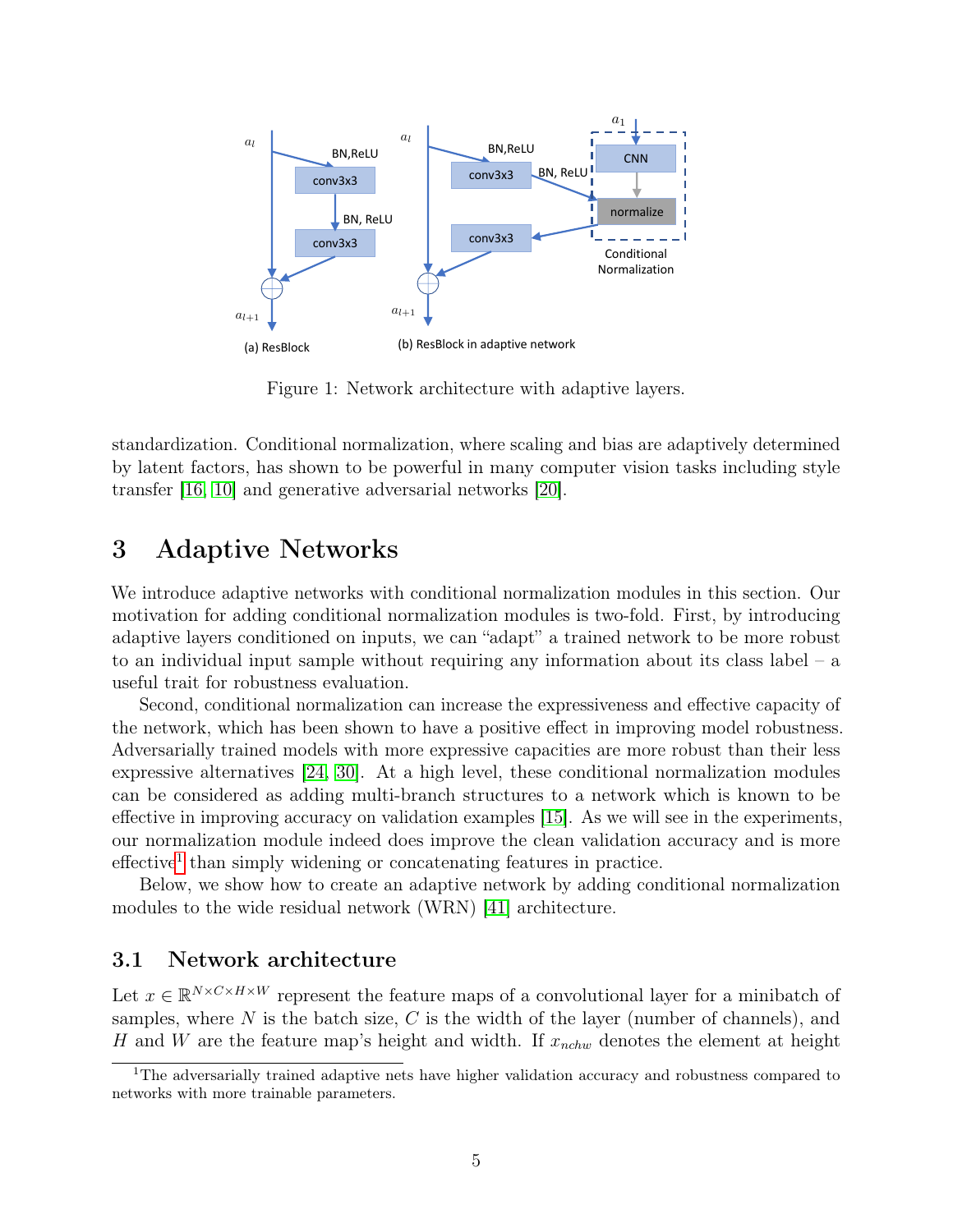h, width w of the  $c<sup>th</sup>$  channel from the  $n<sup>th</sup>$  sample, the conditional normalization module transforms the feature maps as,

$$
Norm(x_{nchw}|z) = \nu(z)_{nc} x_{nchw} + \mu(z)_{nc},
$$
\n(3)

<span id="page-5-0"></span>where  $\nu(z)$ ,  $\mu(z) \in \mathbb{R}^{N \times C}$  are scale and bias parameters of the normalization module. The network with conditional normalization becomes adaptive to the latent factor z as  $\nu(z)$ ,  $\mu(z)$ are outputs of convolutional networks with trainable parameters. Equation [\(3\)](#page-5-0) represents normalization in a general form: when latent factor  $z$  is a style image and  $x$  is normalized by its mean and variance, equation [\(3\)](#page-5-0) becomes adaptive instance normalization for image style transfer [\[16\]](#page-14-10); when latent factor z is latent code like random noise, equation [\(3\)](#page-5-0) becomes the building module for the generator in StyleGAN [\[20\]](#page-14-9). We provide details on how we use input sample as latent factor z as below.

In our experiments, we add our conditional normalization module to wide residual networks (WRNs) [\[41\]](#page-15-15) to create adaptive networks for classification. WRNs are a derivative of ResNets [\[14\]](#page-14-15), and are one of the state-of-the-art architectures used for image classification. A WRN is a stack of residual blocks (fig. [1](#page-4-1) (a)). To specify WRNs, we follow [\[41\]](#page-15-15) and denote the architecture as WRN- $\beta$ - $\alpha$ , where  $\beta$  represents the depth and  $\alpha$  represents the widening factor of the network.

The WRN architecture for the CIFAR-10 and CIFAR-100 datasets we use in this paper consists of a stack of three groups of residual blocks. There is a downsampling layer between two groups, and the number of channels (width of a convolutional layer) is doubled after downsampling. In the three groups, the width of the convolutional layers are  $\{16\alpha, 32\alpha, 64\alpha\}$ , respectively. Each group contains  $\beta_r$  residual blocks, and each residual block contains two  $3 \times 3$  convolutional layers equipped with ReLU activation and batch normalization. There is a  $3 \times 3$  convolutional layer with 16 channels before the three groups of residual blocks. And there is a global average pooling, a fully-connected layer and a softmax layer after the three groups. The depth of the WRN is  $\beta = 6\beta_r + 4$ .

We add conditional normalization for the first residual block of each of the three groups. The normalization module is applied between the two convolutional layers in a block, as shown in fig. [1](#page-4-1) (b). The inputs to the conditional normalization module are the feature maps produced by the first convolutional layer. Our conditional normalization module consists of a three layer convolutional network: two  $3 \times 3$  convolutional layers with  $16\alpha$ , and one  $1 \times 1$  convolutional layer to match the dimension of the three different residual blocks,  $2 \times \{16\alpha, 32\alpha, 64\alpha\}$ , respectively. We use average pooling as the last layer to get  $\nu(z), \mu(z)$ for equation [\(3\)](#page-5-0). Our adaptive network is only slightly larger than the original WRN, and becomes more robust when adversarially trained, as shown in section [5.](#page-8-0)

## 4 Adversarial training

We briefly review the adversarial training algorithm we will use to make our adaptive networks robust, and discuss the "tricks" we found useful in improving these algorithms. We then introduce a variant of single-step adversarial training that can couple with standard natural training without extra tuning, and shed light on why this single-step method works and why the conventional single-step methods fail to become robust against PGD attacks. Finally,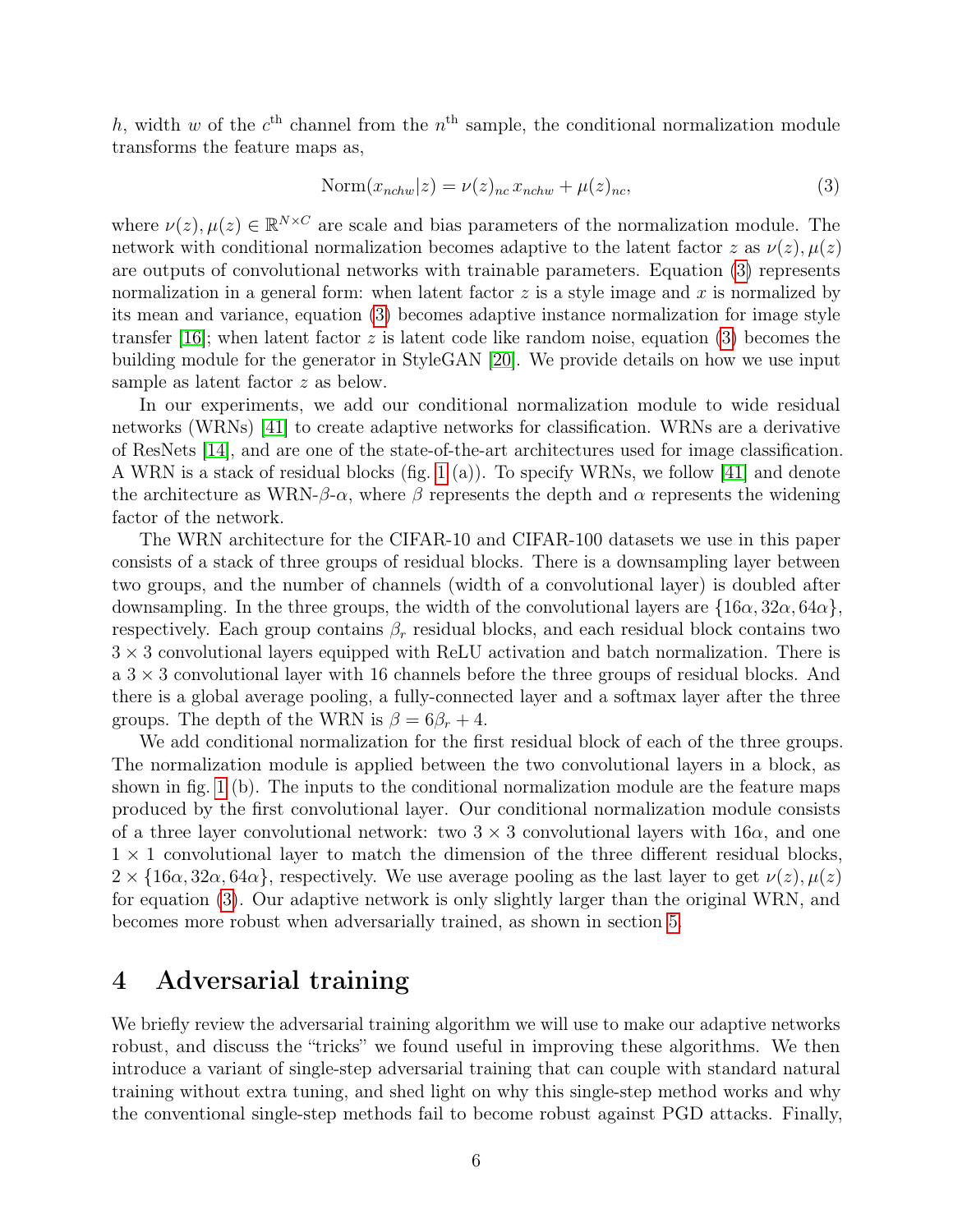we discuss an alternative objective function for adversarial training as adaptive networks can complement other active research directions in improving the practical robustness of networks.

PGD adversarial training. Well-known robust networks on MNIST and CIFAR-10 were adversarially trained by [\[24\]](#page-14-6) by setting  $\kappa = 0$  in equation [\(1\)](#page-3-1) and only training on adversarial examples. Training just on adversarial examples is justified from a robust optimization framework, and modeled as a two-player constant sum game between the adversary, which is in charge of the perturbation  $\delta$ , and the classifier with network parameters  $\theta$ . Formally, we consider adversarial training based on the following minimax formulation,

<span id="page-6-0"></span>
$$
\min_{\theta} \max_{\delta_i} \sum_i J(f_{\theta}(x_i + \delta_i), y_i) \text{ s.t. } \|\delta_i\|_{\infty} \le \epsilon \ \forall i
$$
\n(4)

[\[24\]](#page-14-6) solved the optimization problem in equation [\(4\)](#page-6-0) in an alternating fashion. Before each minimization step on the network parameters  $\theta$ , they compute  $\delta$  using a PGD-K attack on the fly. Every perturbation update step of the PGD-K attack (equation [\(2\)](#page-3-0)) requires computing  $\nabla_{\delta} J(f_{\theta^j}(x_j + \delta^{k-1}_j))$  $\binom{k-1}{j}$ ,  $y_j$ , where  $\delta_j^{k-1}$  $j_j^{k-1}$  are the adversarial perturbations of the j<sup>th</sup> mini-batch after the previous  $k-1$  times  $\delta$  update step, and  $\theta^j$  represents network parameters at the j<sup>th</sup> minimization iteration. To compute  $\nabla_{\delta} J(f_{\theta}(x_i + \delta_i^{k-1}))$  $\binom{k-1}{i}, y_i$ , required for every step of PGD-K, we need a complete forward and backward pass on the network. As a result, every iteration of PGD adversarial training is  $(K + 1)$  times more expensive than an iteration of natural training. A typical value used for  $K$  is 7 to train a robust model for CIFAR-10 benchmark [\[24\]](#page-14-6).

Fast adversarial training. To speed up training of robust models, we adopt a fast adversarial training algorithm recently proposed by [\[30\]](#page-15-13). [\[30\]](#page-15-13) showed that they can achieve comparable robustness to PGD adversarial training [\[24\]](#page-14-6) on the datasets of our interest (CIFAR-10 and CIFAR-100) with roughly the same cost as standard (non-robust) training.

The fast algorithm (Free-m) has a perturbation parameter  $\delta_b$  of shape  $N \times C \times H \times W$ which is updated once during every minimization iteration. To accelerate robust training, Free-m applies simultaneous updates for the network parameters  $\theta$  and perturbation  $\delta$ , which makes its computation cost almost the same as natural training. In the  $j<sup>th</sup>$  minimization iteration, both  $\nabla_{\delta}J$  and  $\nabla_{\theta}J$  are computed for the current mini-batch  $(x_j, y_j)$  and network parameters  $\theta^j$ ,

$$
\nabla_{\theta} J = \mathbb{E}_{\{(x_j, y_j)\}} [\nabla_{\theta} J(f_{\theta^j}(x_j + \delta^j_b), y_j)]
$$
  

$$
\nabla_{\delta} J = \nabla_{\delta} J(f_{\theta^j}(x_j + \delta^j_b), y_j)]
$$

Then  $\theta$  and  $\delta$  are updated as,

$$
\theta^{j+1} = \theta^j - \tau \nabla_{\theta} J
$$
  

$$
\delta_b^{j+1} = \text{clip}(\delta_b^j + \epsilon_s \cdot \text{sign}(\nabla_x J), -\epsilon, \epsilon).
$$

In Free-m, each mini-batch is replayed m times. For example, if  $m = 2$ , we move on to the next mini-batch every other step, and therefore the data for the first two iterations would be the same (i.e.,  $(x_1, y_1) = (x_2, y_2)$ ). Since we train on the same mini-batch m-times in a row,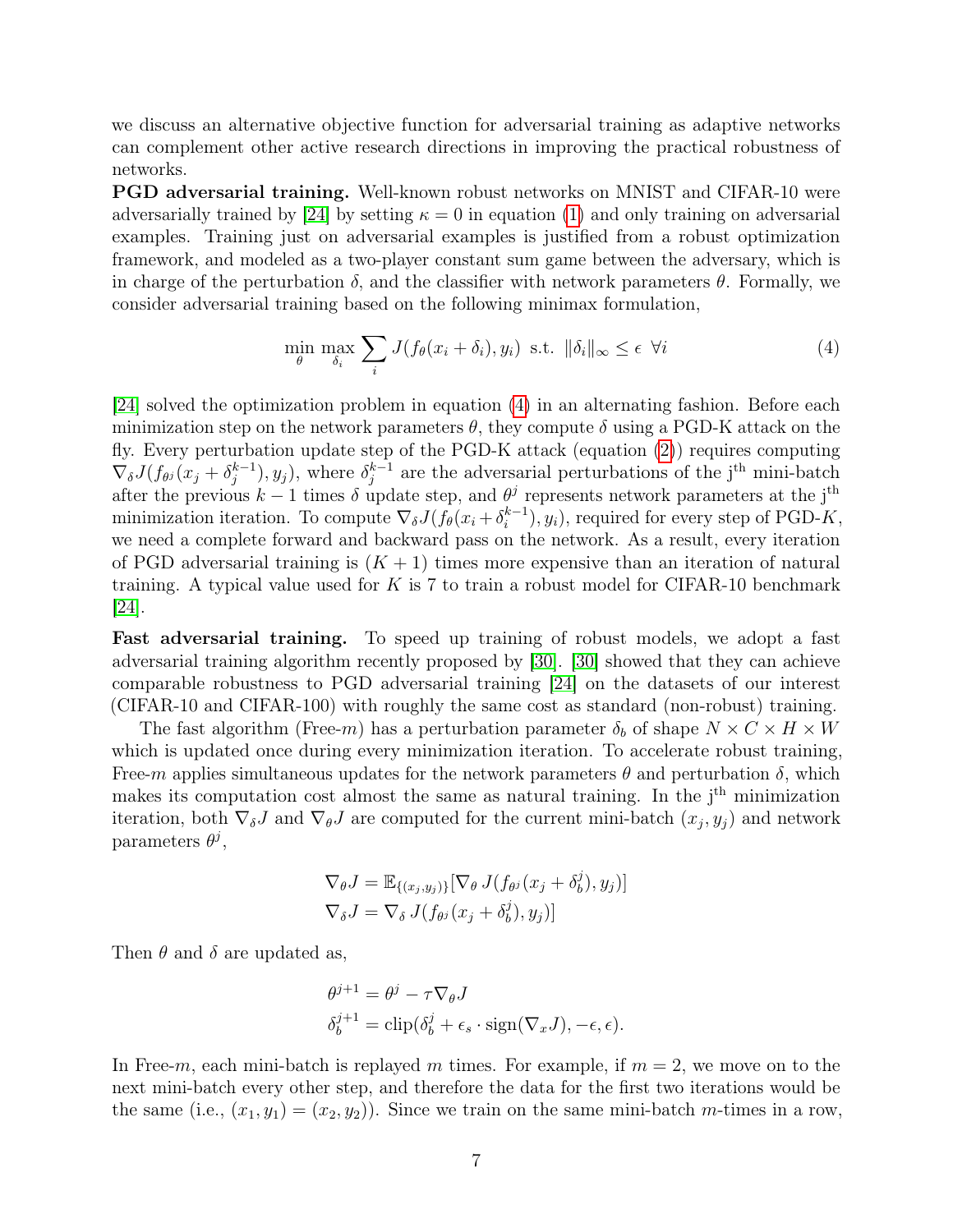the hyper-parameter  $m$  is more-or-less analogous to the number of iterations of the PGD training algorithm  $K$ . We use the same number of minibatch updates for Free- $m$  adversarial training and natural training on clean images, i.e., we train Free- $m$  for  $1/m$  number of epochs in total. Free- $m$  can achieve similar robustness accuracy as  $PGD-K$  adversarially trained models. In our modification, we apply two "tricks" which we found to be particularly effective when combined with free adversarial training: initializing with the natural trained model and applying larger step-size for updating perturbations. We built stronger baselines with such techniques, which can be even further boosted with our adaptive networks.

<span id="page-7-0"></span>

Figure 2: Loss surface plots for points surrounding the first two CIFAR-10 validation images for models adversarially trained on (a) classical RFGSM and (b) proposed RFGSM. The proposed method generates smoother surface, even for a misclassified example (No. 1).

Single-step adversarial training. Fast Gradient Sign Method (FGSM) [\[12\]](#page-14-0) is one of the most popular single step method for generating adversarial examples. With a random initialization of perturbation, Random FGSM (RFGSM) is similar to doing a one step of the PGD algorithm. [\[24\]](#page-14-6) showed robust model adversarially trained with FGSM and RFGSM have almost zero robust accuracy under PGD attacks. A more recent preprint [\[1\]](#page-13-10) suggested RFGSM-based training can be used to defend PGD attacks when combined with cyclic learning rates and early stopping by examining the robust accuracy on the validation dataset. The RFGSM method in [\[1\]](#page-13-10) provides an alternative way to train robust models besides PGD adversarial training [\[24\]](#page-14-6) and fast adversarial training [\[30\]](#page-15-13) on benchmark datasets such as CIFARs. However, it may encounter difficulty to generalize to problems without special learning rate schedules and problems where we cannot perform online validation for early stopping.

We introduce a variant of RFGSM that works well even with a normal training schedule. We make two key modifications to the classical RFGSM. First, instead of initializing from uniform random value between  $-\epsilon$  and  $\epsilon$ , we initialize from a normal distribution with zero mean and  $\sigma^2$  variance. We find  $\sigma$  to be rather insensitive between  $\epsilon$  and  $3\epsilon$ , and always use  $2\epsilon$  in experiments. Second, we do not clip the perturbation after the FGSM update. Note that the perturbation is still bounded to some extent as the stepsize of FGSM is  $\epsilon$ . In the proposed variant, the initialized noise can be viewed as boosting training samples instead of the FGSM update.

The classical RFGSM may fail because adversarial examples generated by FGSM during training are likely to fall on the boundary of the  $\epsilon$  bounded  $\ell_p$  ball. After training on those adversarial examples, the loss surface becomes smooth at the boundary but the cross-entropy loss may take on large values within the  $\epsilon - \ell_p$  ball which can be exploited by multi-step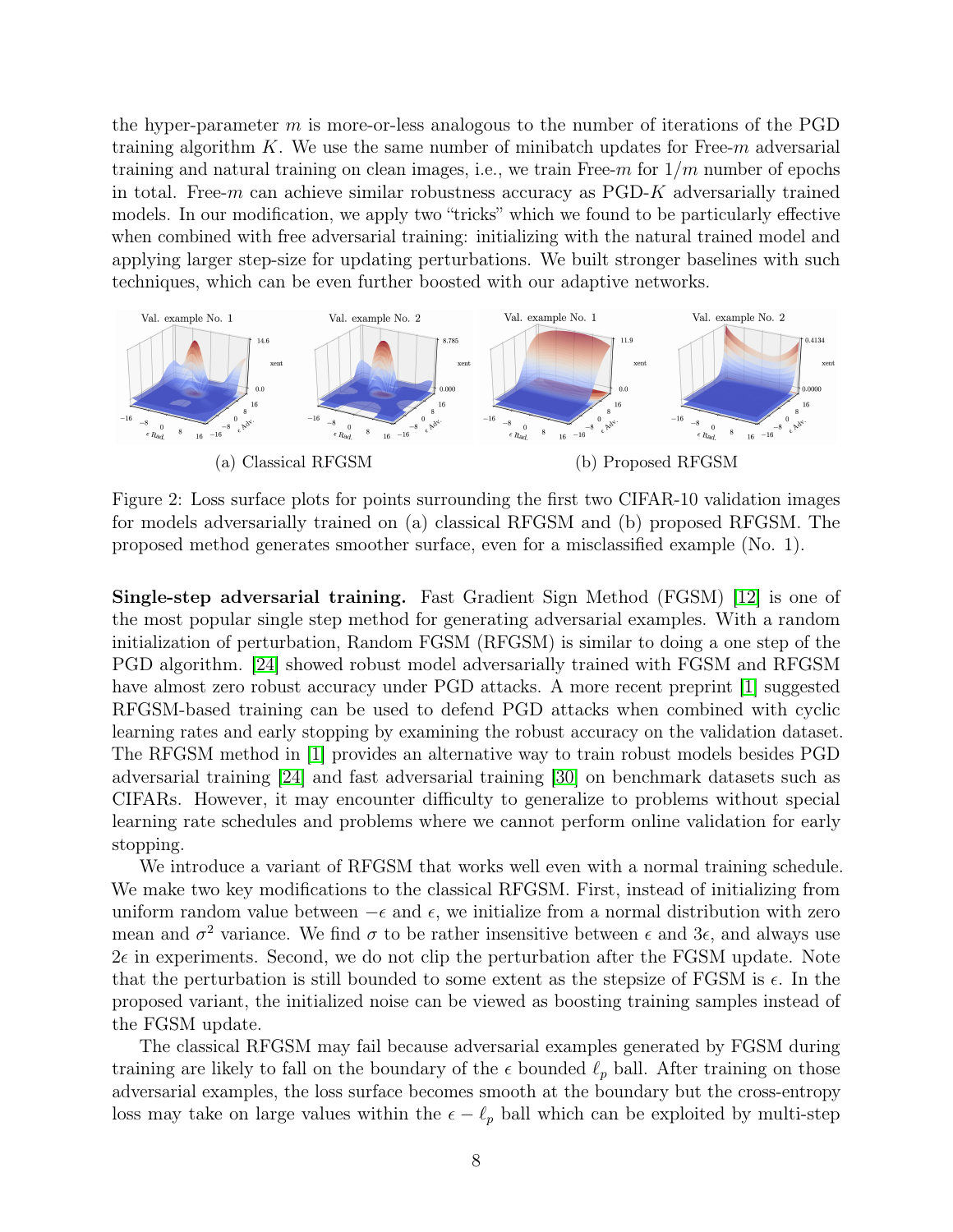methods like PGD. As shown in fig. [2,](#page-7-0) the proposed RFGSM makes the loss surface smoother and hence harder to attack. Even for a difficult sample (validation example id 1), where there are adversarial examples for models trained by both the classical RFGSM and the proposed RFGSM, the loss surface of our proposed RFGSM is smoother.

TRADES objective. The proposed adaptive network is complementary to the choice of objective in adversarial training. Besides the minimax problem in equation [\(4\)](#page-6-0), we can also train adaptive networks with the TRADES objective proposed in [\[43\]](#page-15-5). TRADES achieves impressive robust accuracy on the CIFAR-10 dataset by combining supervised training and virtual adversarial training as,

$$
\min_{\theta} \max_{\delta_i} \sum_i J(f_{\theta}(x_i), y_i) + \frac{1}{\lambda} J(f_{\theta}(x_i + \delta_i), f_{\theta}(x_i))
$$
\n
$$
\text{s.t. } \|\delta_i\|_{\infty} \le \epsilon \quad \forall i,
$$
\n
$$
(5)
$$

where  $\lambda$  controls the trade-off between robustness and natural accuracy. We follow [\[43\]](#page-15-5) for training algorithms and parameter settings in our experiments.

<span id="page-8-1"></span>Table 1: Performance of (robust) CIFAR-10 models. We inject adaptive layers in WRN-28-4, and compare with WRN-28-4 and WRN-28-5 with more parameters. We provide stronger baselines with our adversarial training "tricks" in row 5-7.

| Row $#$        | (Robust) model   | Evaluated Against |          |           | $\#Parameter$ |
|----------------|------------------|-------------------|----------|-----------|---------------|
|                |                  | Natural           | $PGD-20$ | $PGD-100$ | (million)     |
|                | Natural          | 94.10%            | $0.00\%$ | $0.00\%$  | 5.85          |
| $\overline{2}$ | PGD-7 [24]       | 83.84\%           | 40.03%   | 39.38%    | 5.85          |
| 3              | Free-10 $[30]$   | 81.04%            | 40.56%   | 40.03%    | 5.85          |
| 4              | Free-10-adaptive | 85.00%            | 43.16\%  | 42.68%    | 6.05          |
| 5              | Free-10-lstep    | 77.75%            | 45.10\%  | 44.77%    | 5.85          |
| 6              | Free-10-WRN-28-5 | 77.81%            | 45.99%   | 45.77%    | 9.13          |
| 7              | Free-10-init     | 80.60%            | 46.88%   | 46.67%    | 5.85          |
| 8              | Free-10-adaptive | 80.99%            | 48.09%   | 47.87%    | 6.05          |

### <span id="page-8-0"></span>5 Experiments

In this section, we train robust models on CIFAR-10 and CIFAR-100. In all the experiments, we train WRNs without dropout for 120 epochs and with minibatch size 256. We start with learning rate 0.1 and decrease the learning rate by a factor of 10 at epochs 60 and 90. We use weight decay 1e-4 and momentum 0.9. For evaluating the robustness of the models, we attack them with PGD-K attacks. For the PGD attacks, we use  $\epsilon_s = 2$  and  $\epsilon = 8$ , and vary the number of attack iterations K.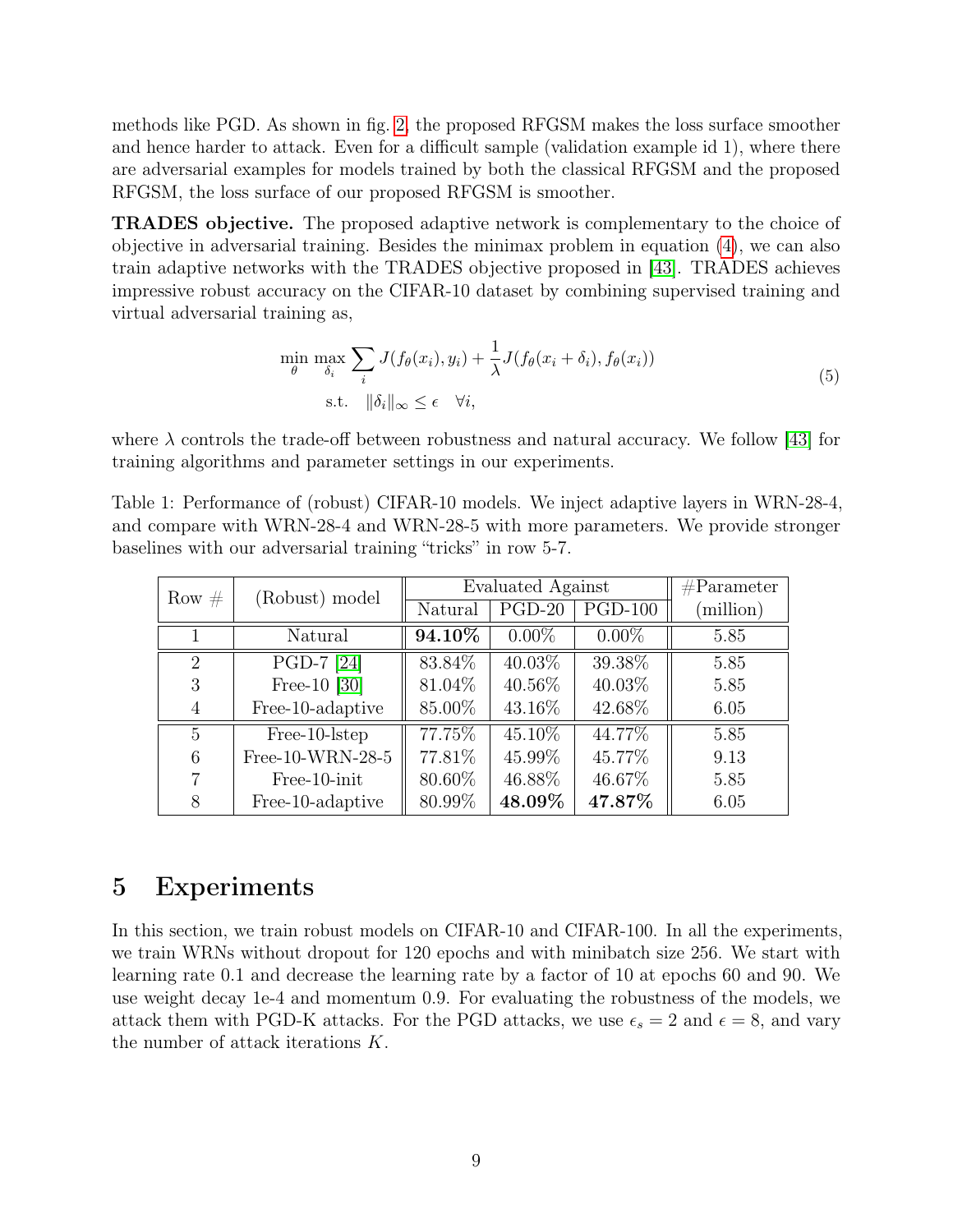### 5.1 Quantitative evaluation and ablation study

We summarize our quantitative evaluation on CIFAR-10 and CIFAR-100 in table [1](#page-8-1) - [5.](#page-11-0) In table [1](#page-8-1) - [4,](#page-10-0) unless otherwise explicitly specified through the name of the model, the architecture used for producing these results is WRN-28-4. We report validation accuracy on natural images and adversarial images generated using PGD attacks with  $K = 20$  iterations and  $K = 100$  iterations. We also compare our method with adversarially trained robust models following [\[24\]](#page-14-6) and [\[30\]](#page-15-13). Note that the PGD-7 adversarially trained model [\[24\]](#page-14-6) requires  $\approx$  7× more training time than natural training on clean images, while the Free-10 models [\[30\]](#page-15-13) have similar computation cost as natural training. Models with the suffix "small" are adversarially trained using a step-size of  $\epsilon_s = 2$ . The adversarially trained models without the small suffix are trained with a step-size  $\epsilon_s = 6$ .

| Row $#$        | (Robust) model   | Evaluated Against |          |           | $\#Parameter$ |
|----------------|------------------|-------------------|----------|-----------|---------------|
|                |                  | Natural           | $PGD-20$ | $PGD-100$ | (million)     |
| 1              | Natural          | 74.84%            | $0.00\%$ | $0.00\%$  | 5.87          |
| 2              | PGD-7 [24]       | 57.18%            | 18.38%   | 18.13%    | 5.87          |
| 3              | Free-10 $[30]$   | 54.18%            | 19.21\%  | 18.98%    | 5.87          |
| 4              | Free-10-adaptive | 61.19%            | 21.95%   | 21.68%    | 6.07          |
| $\overline{5}$ | Free-10-lstep    | $50.52\%$         | 23.08%   | 23.02%    | 5.87          |
| 6              | Free-10-WRN-28-5 | 51.02%            | 23.12\%  | 23.03%    | 9.16          |
| 7              | Free-10-init     | 55.93%            | 24.86\%  | 24.61%    | 5.87          |
| 8              | Free-10-adaptive | 57.26%            | 25.86%   | 25.69%    | 6.07          |

<span id="page-9-0"></span>Table 2: Performance of (robust) CIFAR-100 models. Adaptive networks with our adversarial training "tricks" in row 8 has 7% robust accuracy improvement over PGD-7 [\[24\]](#page-14-6) in row 2.

Advantage of adaptive network. We first evaluate robust models trained with stepsize  $\epsilon_s = 2$  for perturbation updates following [\[24\]](#page-14-6) (rows 2-4 in tables [1](#page-8-1) and [2\)](#page-9-0). We can train a robust WRN-28-4 with PGD-7 [\[24\]](#page-14-6) that achieves about 40% accuracy under strong PGD attacks. Our alternative adversarial training mechanism, Free-10 [\[30\]](#page-15-13) achieves slightly better robust accuracy under PGD attacks with a drop in natural accuracy on clean validation images. Since Free-10 is significantly faster than PGD adversarial training, we also use it to adversarially train our adaptive networks. Our adaptive network with conditional normalization built on WRN-28-4 (Free-10-adaptive, row 4) outperforms the PGD adversarially trained WRN-28-4 (PGD-7, row 2) and Free-10 (row 3) in both natural accuracy and robust accuracy, illustrating the advantage of our adaptive networks.

Strong baseline and effectiveness of our "tricks" in adversarial training. We explore "tricks" to improve the performance of adversarial training. As shown in tables [1](#page-8-1) and [2,](#page-9-0) by comparing Free-10 (row 3) and Free-10-lstep (row 5), we can see that the larger step-size used for training does improve the robustness of free training but again at an additional cost of decreasing natural validation accuracy.

Note that our Free-10-adaptive model has slightly more parameters compared to the adversarially trained PGD-7 and Free-10 models. For this reason, we compare to higher capacity models to ensure that the superiority of our adaptive network is not solely due to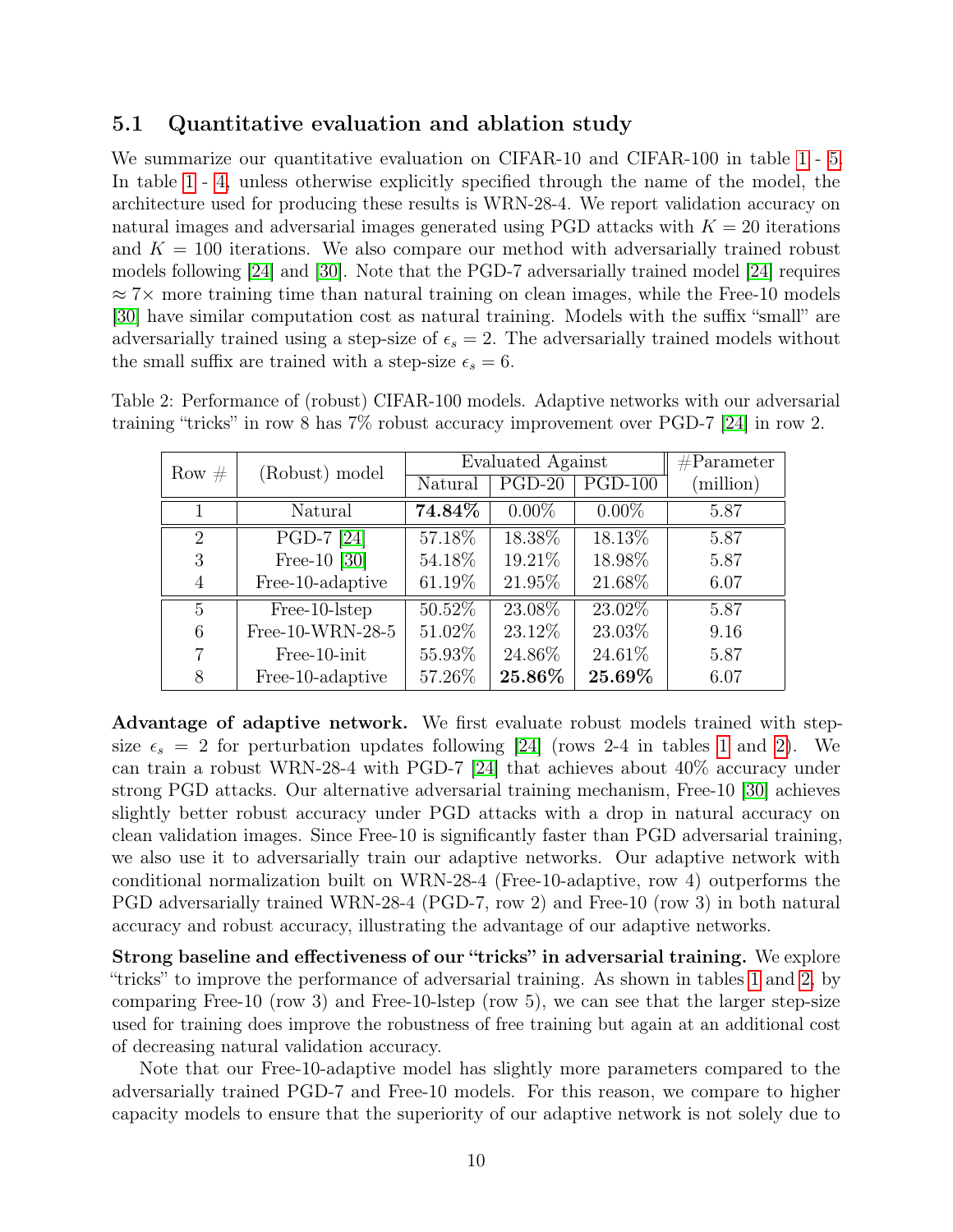| (Robust) model | Evaluated Against |                        |                |  |
|----------------|-------------------|------------------------|----------------|--|
|                | Natural           | $\sqrt{\text{PGD-20}}$ | <b>PGD-100</b> |  |
| Natural        | 94.90%            | $0.00\%$               | $0.00\%$       |  |
| Non-adaptive   | 84.44\%           | 53.74%                 | 53.18%         |  |
| Adaptive       | 84.79 %           | 54.98%                 | 54.76 %        |  |

<span id="page-10-1"></span>Table 3: Performance of (robust) CIFAR-10 WRN-28-4 models with TRADES training [\[43\]](#page-15-5).

having a (slightly) larger number of parameters. To create strong, high-capacity baselines we adversarially train a larger model WRN-28-5 (row 6), and WRN-28-4 with a naturally trained model as initialization (row 7). Our adaptive network is slightly larger than the non-adaptive WRN-28-4, and is much smaller than WRN-28-5. A good initialization surprisingly helps both natural accuracy and robust accuracy. Our adaptive network outperforms the best strong baseline for both natural accuracy and robust accuracy.

<span id="page-10-0"></span>Table 4: Performance of (robust) CIFAR-10 WRN-28-4 models with RFGSM training.

| (Robust) model | <b>Evaluated Against</b> |          |           |  |
|----------------|--------------------------|----------|-----------|--|
|                | Natural                  | $PGD-20$ | $PGD-100$ |  |
| Natural        | 94.10%                   | $0.00\%$ | $0.00\%$  |  |
| $PGD-7$        | 83.84%                   | 40.03%   | 39.38%    |  |
| <b>RFGSM</b>   | 85.81%                   | 0.11%    | $0.00\%$  |  |
| Our RFGSM      | 84.03 %                  | 38.71%   | 37.99 %   |  |
| Adaptive       | 84.87%                   | 39.95%   | 38.92%    |  |

TRADES objective and higher robustness. In table [3,](#page-10-1) we combine the proposed method with the TRADES objective [\[43\]](#page-15-5) since our adaptive network is complementary to the objective design of adversarial training. We can achieve better robust accuracy on the CIFAR-10 dataset with the TRADES objective, and our adaptive network performs better than the non-adaptive network. Note that the TRADES method applies PGD-10 to generate adversarial examples in adversarial training, which is slower than PGD-7 in [\[24\]](#page-14-6), and much slower than the fast algorithm we used.

RFGSM and the proposed variant. We present experimental results on RFGSM adversarial training in table [4.](#page-10-0) We halved the number of epochs for training so that RFGSM training can complete in similar time as natural training and free adversarial training. Classical RFGSM with uniform sampling and norm clipping cannot provide robustness against strong PGD attacks. The proposed RFGSM variant can defend against PGD attack, and achieves comparable robust accuracy as PGD adversarial training when combined with our adaptive network. Though our RFGSM results are worse than our best robust accuracy in table [1](#page-8-1) when we use fast adversarial training with "tricks" to train the adaptive network, the proposed variant works well with standard training of ResNet on CIFAR , which is complementary to the recent interest in replacing PGD with RFGSM training.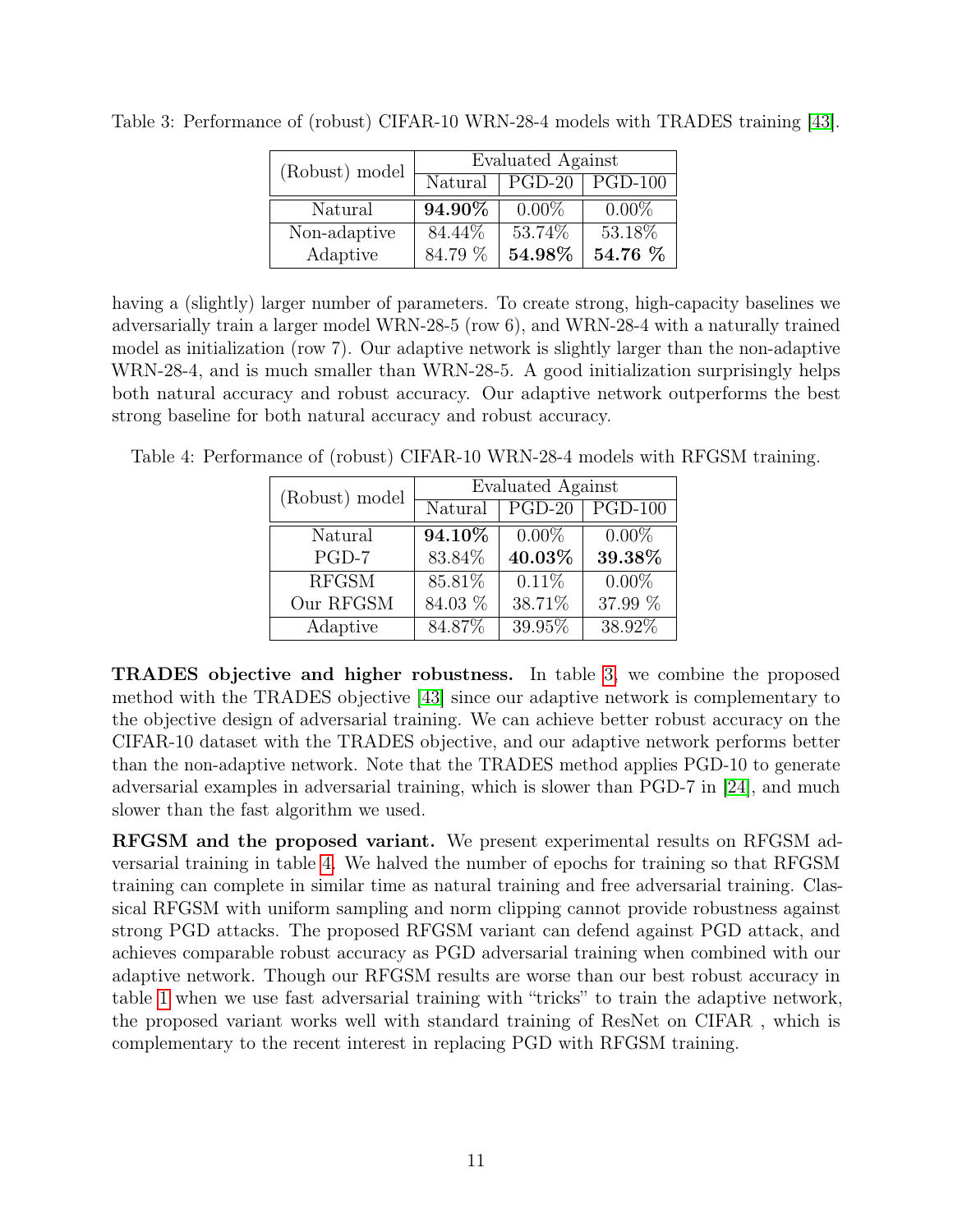| (Robust) model   | <b>Evaluated Against</b> | #Param   |                                                |           |
|------------------|--------------------------|----------|------------------------------------------------|-----------|
|                  |                          |          | $\overline{\text{Natural}   PGD-20   PGD-100}$ | (million) |
| Natural          | 94.76%                   | $0.00\%$ | $0.00\%$                                       | 46.16     |
| PGD-7 [24]       | $87.3\%$                 | 45.8%    | $45.3\%$                                       | 45.90     |
| Free- $8$ [30]   | 85.96%                   | 46.82%   | 46.19%                                         | 45.90     |
| $Free-10$        | 79.45%                   | 48.03%   | 47.9 %                                         | 46.16     |
| Free-10-init     | 84.03%                   | 50.23%   | 49.93%                                         | 46.16     |
| Free-10-adaptive | 84.39%                   | 50.93%   | 50.68%                                         | 47.28     |

<span id="page-11-0"></span>Table 5: Performance of (robust) CIFAR-10 WRN-34-10 models. We directly compare with previously reported results in [\[24,](#page-14-6) [30\]](#page-15-13) and our strong baselines.

### 5.2 Larger network and previous benchmark

In table [5,](#page-11-0) we report results on a larger network WRN-34-10, which is widely used for the CIFAR-10 benchmark. We first directly compare with the accuracy values reported in the literature in [\[24\]](#page-14-6) and [\[30\]](#page-15-13) by training on the objective equation [\(4\)](#page-6-0). Our adaptive network achieves better robust accuracy with more than 3% improvement. Moreover, our adaptive network outperforms the strong baselines we achieved with "tricks" (Free-10 and Free-10-init) on both natural accuracy and robust accuracy.

<span id="page-11-1"></span>

Figure 3: Training curves for robust models for (top) CIFAR-10 and (bottom) CIFAR-100: (left) accuracy on adversarial training samples; (middle) accuracy on clean validation samples; (right) accuracy on PGD-3 validation samples.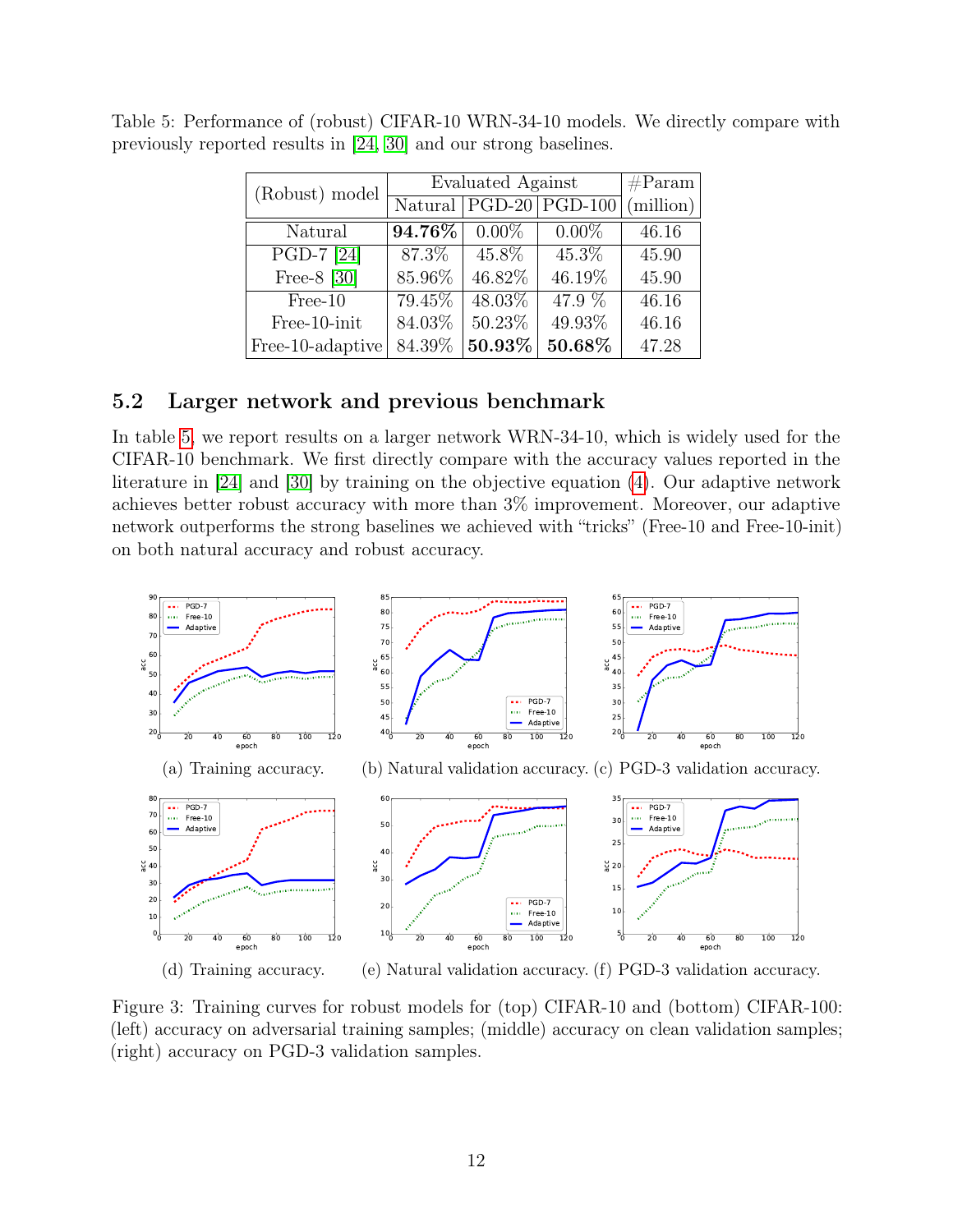<span id="page-12-0"></span>

Figure 4: Visualization of adversarial examples generated for natural and robust WRN-34-10 for robust models align well with human perception. for CIFAR-10 with large  $\epsilon = 30$  following [\[34\]](#page-15-4). The large  $\epsilon$  adversarial examples generated

#### 5.3 Training curves and qualitative analysis

We plot the training and validation accuracy of the Free-10, Free-10-adaptive, and PGD-7 adversarially trained (PGD-7) models after each epoch in fig. [3.](#page-11-1) Training accuracy of robust models is computed using adversarial examples that are seen during training, and do not correspond to the natural training accuracy. They can be thought of as robustness on training examples. In figs. [3a](#page-11-1) and [3d,](#page-11-1) the PGD-7 model fits the adversarial examples built for the training samples to a rather high accuracy, while Free-10 seems to never overfit to the training-set adversarial training samples. The training accuracy of Free-10 [\[30\]](#page-15-13) is quite close to the final adversarial validation accuracy in figs. [3c](#page-11-1) and [3f.](#page-11-1) The natural validation accuracy of PGD-7 increases faster than Free-10 at the beginning, while the accuracy at the end of training become close, as shown in figs. [3b](#page-11-1) and [3e.](#page-11-1) Free-10 consistently improves robust accuracy against adversarial validation samples, while PGD-7 seems to saturate after the fast increase at the beginning (see figs. [3c](#page-11-1) and [3f\)](#page-11-1). Our adaptive network (blue curve) always has higher natural and robust validation accuracy than the non-adaptive WRN-28-4 models except for a short range around epoch 60 in figs. [3b](#page-11-1) and [3c,](#page-11-1) where the accuracy of the adaptive network decreases. Tuning the learning rate could potentially prevent this decrease and further boost the performance of adaptive networks.

[\[34\]](#page-15-4) presented an interesting side effect of robust models: largely perturbed adversarial examples for adversarially robust models align with human perception. That is, they "look" like the class which they are getting misclassified to. We use PGD-50 to generate adversarial images with large perturbations ( $\epsilon = 30$ ). The generated images for our adversarially trained adaptive nets have characteristics that align well with human perception (Fig. [4\)](#page-12-0).

### 6 Conclusion

Inspired by recent research in conditional normalization [\[16,](#page-14-10) [20\]](#page-14-9) and properties of robustness [\[24,](#page-14-6) [34,](#page-15-4) [28\]](#page-15-7), we introduced an adaptive normalization module conditioned on inputs for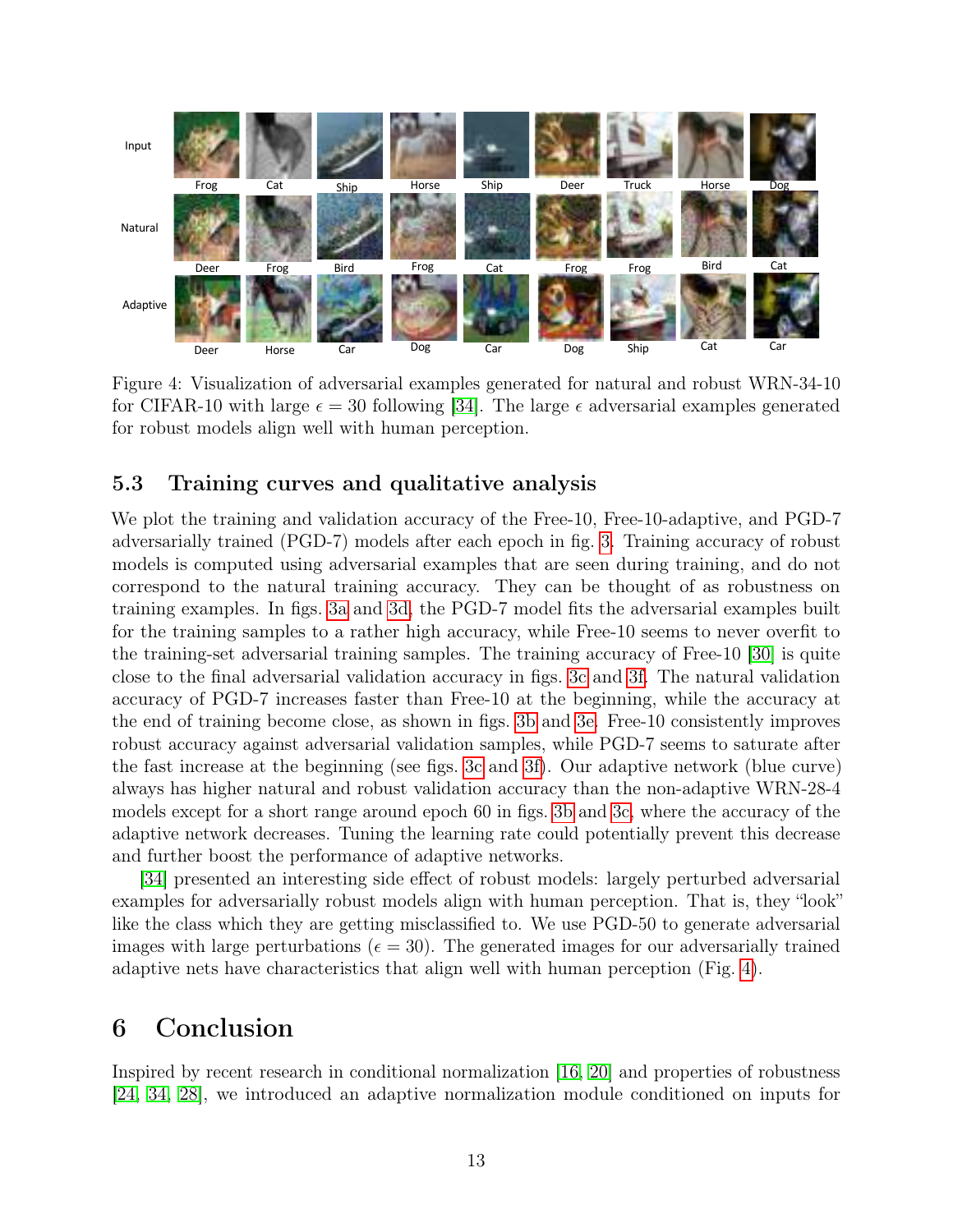boosting the robustness of networks. Our adaptive networks combined with a fast adversarial training algorithm, can effectively train robust models that outperform their non-adaptive parallels and also non-adaptive networks with more parameters. Our study on adversarial training presents several "tricks" that can be widely used to improve the training performance of robust models. We also introduce a variant of singe-step adversarial training that can achieve competitive robustness against multi-step attacks. We verify the effectiveness and efficiency of adaptive networks and our adversarial training with experiments on CIFAR-10 and CIFAR-100 benchmark and WRN networks.

### References

- <span id="page-13-10"></span>[1] anonymous. Fast is better than free: Revisiting adversarial training. openreview preprint, 2019.
- <span id="page-13-1"></span>[2] A. Athalye, L. Engstrom, A. Ilyas, and K. Kwok. Synthesizing robust adversarial examples.  $arXiv$  preprint  $arXiv:1707.07397, 2017$ .
- <span id="page-13-4"></span>[3] A. Athalye, N. Carlini, and D. Wagner. Obfuscated gradients give a false sense of security: Circumventing defenses to adversarial examples. *ICML*, 2018.
- <span id="page-13-0"></span>[4] B. Biggio, I. Corona, D. Maiorca, B. Nelson, N. Šrndić, P. Laskov, G. Giacinto, and F. Roli. Evasion attacks against machine learning at test time. In ECML-PKDD, pages 387–402. Springer, 2013.
- <span id="page-13-2"></span>[5] N. Carlini and D. Wagner. Adversarial examples are not easily detected: Bypassing ten detection methods. In ACM Workshop on Artificial Intelligence and Security, pages 3–14. ACM, 2017.
- <span id="page-13-9"></span>[6] N. Carlini and D. Wagner. Towards evaluating the robustness of neural networks. In 2017 IEEE Symposium on Security and Privacy (SP), pages 39–57. IEEE, 2017.
- <span id="page-13-3"></span>[7] M. Cissé, P. Bojanowski, E. Grave, Y. Dauphin, and N. Usunier. Parseval networks: Improving robustness to adversarial examples. In ICML, pages 854–863, 2017.
- <span id="page-13-8"></span>[8] J. M. Cohen, E. Rosenfeld, and J. Z. Kolter. Certified adversarial robustness via randomized smoothing. ICML, 2019.
- <span id="page-13-6"></span>[9] H. De Vries, F. Strub, J. Mary, H. Larochelle, O. Pietquin, and A. C. Courville. Modulating early visual processing by language. In Advances in Neural Information Processing Systems, pages 6594–6604, 2017.
- <span id="page-13-7"></span>[10] V. Dumoulin, J. Shlens, and M. Kudlur. A learned representation for artistic style. ICLR, 2017.
- <span id="page-13-5"></span>[11] I. Goodfellow, J. Pouget-Abadie, M. Mirza, B. Xu, D. Warde-Farley, S. Ozair, A. Courville, and Y. Bengio. Generative adversarial nets. In NIPS, 2014.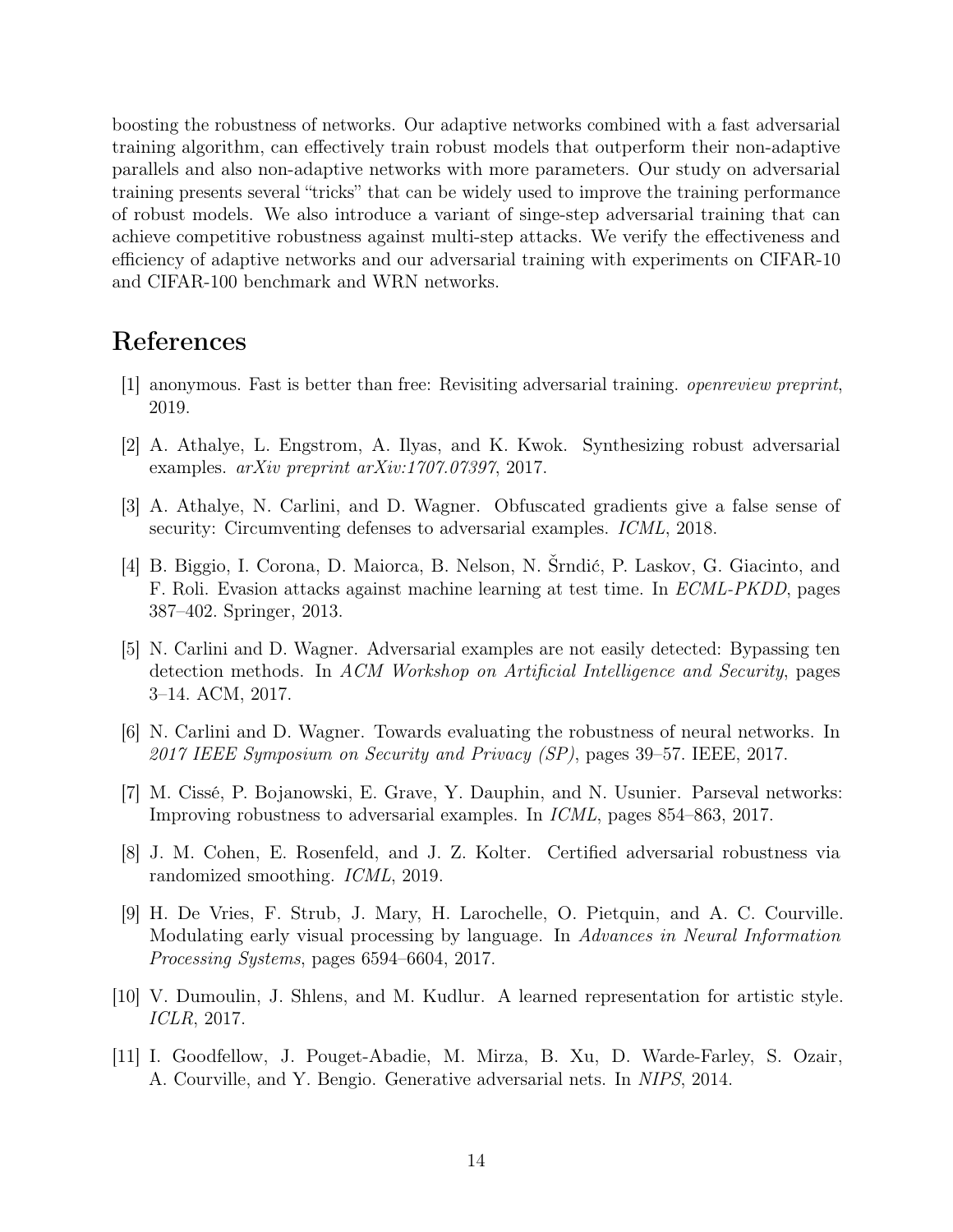- <span id="page-14-0"></span>[12] I. J. Goodfellow, J. Shlens, and C. Szegedy. Explaining and harnessing adversarial examples. ICLR, 2015.
- <span id="page-14-2"></span>[13] K. Hao. Hackers trick a tesla into veering into the wrong lane. MIT Technology Review, 2019.
- <span id="page-14-15"></span>[14] K. He, X. Zhang, S. Ren, and J. Sun. Deep Residual Learning for Image Recognition.  $CVPR$ , 7(3):171–180, 2015.
- <span id="page-14-14"></span>[15] G. Huang, Z. Liu, L. van der Maaten, and K. Q. Weinberger. Densely connected convolutional networks. In CVPR, 2017.
- <span id="page-14-10"></span>[16] X. Huang and S. Belongie. Arbitrary style transfer in real-time with adaptive instance normalization. In CVPR, pages 1501–1510, 2017.
- <span id="page-14-8"></span>[17] S. Ioffe and C. Szegedy. Batch normalization: Accelerating deep network training by reducing internal covariate shift. In ICML, pages 448–456, 2015.
- <span id="page-14-5"></span>[18] D. Jakubovitz and R. Giryes. Improving dnn robustness to adversarial attacks using jacobian regularization. In ECCV, pages 514–529, 2018.
- <span id="page-14-7"></span>[19] H. Kannan, A. Kurakin, and I. Goodfellow. Adversarial logit pairing. arXiv preprint arXiv:1803.06373, 2018.
- <span id="page-14-9"></span>[20] T. Karras, S. Laine, and T. Aila. A style-based generator architecture for generative adversarial networks. CVPR, 2019.
- <span id="page-14-13"></span>[21] A. Kurakin, I. Goodfellow, and S. Bengio. Adversarial examples in the physical world. arXiv preprint arXiv:1607.02533, 2016.
- <span id="page-14-1"></span>[22] J. Lu, H. Sibai, E. Fabry, and D. Forsyth. No need to worry about adversarial examples in object detection in autonomous vehicles.  $arXiv$  preprint  $arXiv:1707.03501$ , 2017.
- <span id="page-14-3"></span>[23] X. Ma, B. Li, Y. Wang, S. M. Erfani, S. Wijewickrema, G. Schoenebeck, D. Song, M. E. Houle, and J. Bailey. Characterizing adversarial subspaces using local intrinsic dimensionality. *arXiv preprint arXiv:1801.02613*, 2018.
- <span id="page-14-6"></span>[24] A. Madry, A. Makelov, L. Schmidt, D. Tsipras, and A. Vladu. Towards deep learning models resistant to adversarial attacks. ICLR, 2017.
- <span id="page-14-4"></span>[25] D. Meng and H. Chen. Magnet: a two-pronged defense against adversarial examples. In Proceedings of the 2017 ACM SIGSAC Conference on Computer and Communications Security, pages 135–147. ACM, 2017.
- <span id="page-14-12"></span>[26] S.-M. Moosavi-Dezfooli, A. Fawzi, and P. Frossard. Deepfool: a simple and accurate method to fool deep neural networks. In CVPR, pages 2574–2582, 2016.
- <span id="page-14-11"></span>[27] A. Raghunathan, J. Steinhardt, and P. Liang. Certified defenses against adversarial examples. arXiv preprint arXiv:1801.09344, 2018.